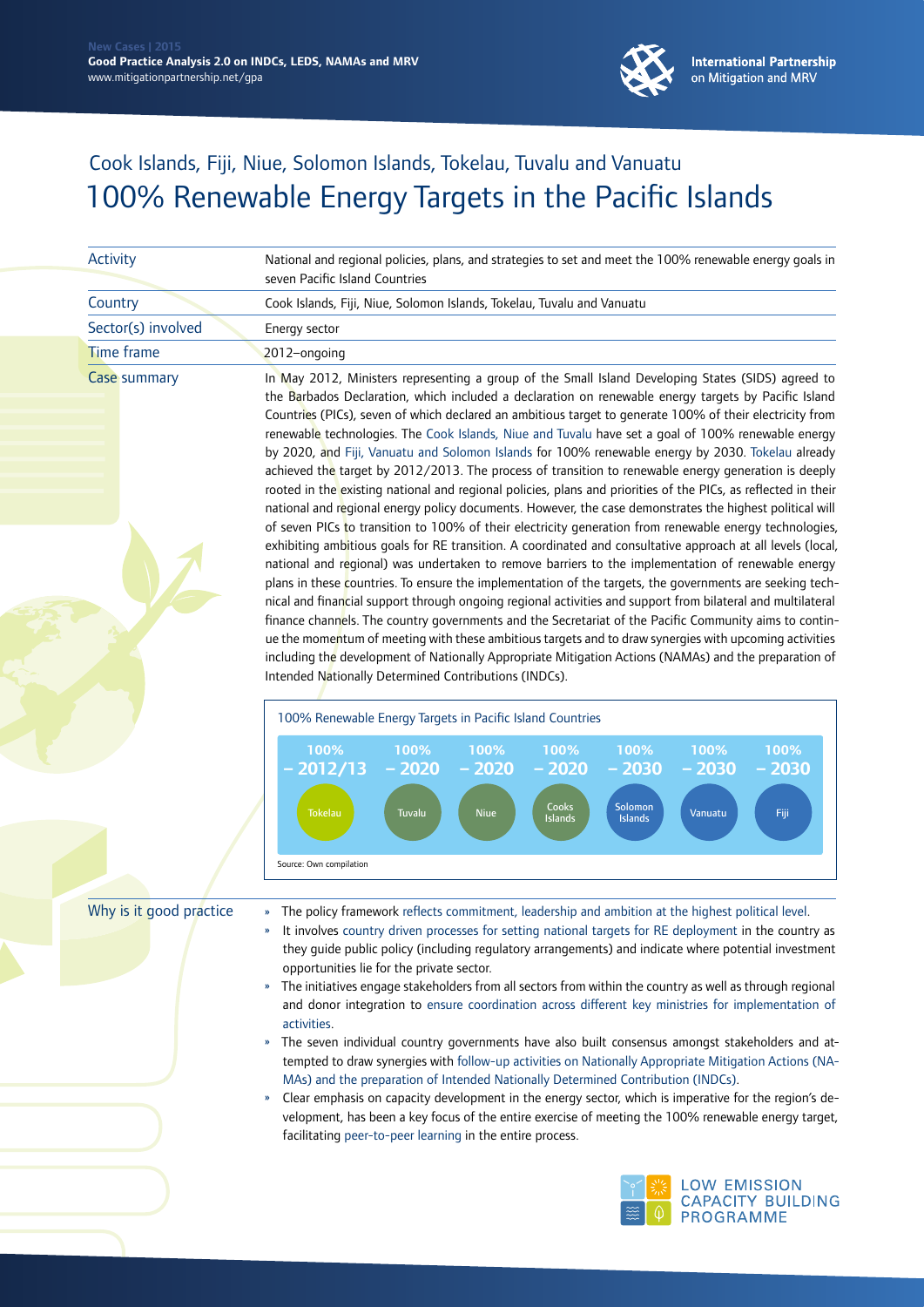## Cook Islands, Fiji, Niue, Solomon Islands, Tokelau, Tuvalu and Vanuatu 100% Renewable Energy Targets in the Pacific Islands

| Success factors                    | Political willingness towards renewable energy transition<br>Donor support for finance, capacity building and institutional development<br>Development of regional partnerships                                                                                                                                                                                                                                                                                                                                                                                                                                                           |
|------------------------------------|-------------------------------------------------------------------------------------------------------------------------------------------------------------------------------------------------------------------------------------------------------------------------------------------------------------------------------------------------------------------------------------------------------------------------------------------------------------------------------------------------------------------------------------------------------------------------------------------------------------------------------------------|
| Overcoming barriers/<br>challenges | Existing potential to tap renewable energy and small geographical size of countries<br>What were the main barriers/challenges to delivery?<br>How were these barriers/challenges overcome?                                                                                                                                                                                                                                                                                                                                                                                                                                                |
| Financial                          | There is lack of financial resources for RE projects' feasibility study as well as project implementation.<br>Multilateral funding arrangements with donor partners such the EU, ADB often solve this problem.                                                                                                                                                                                                                                                                                                                                                                                                                            |
|                                    | There is suppressed market for electricity due to low rate of electrification in these countries to justify<br>large RE projects.<br>A regional approach to implementation through regional organisations such as SPC, PPA, SPREP, etc.<br>often fits into the donor agencies preference for large projects.                                                                                                                                                                                                                                                                                                                              |
|                                    | There is low purchasing power among consumers who are unable to afford decentralised renewable energy<br>technologies even with subsidies.<br>Incentivised mechanisms such as import duty free, subsidy schemes and low interest loans offered by<br>National Development banks make the RE affordable.                                                                                                                                                                                                                                                                                                                                   |
|                                    | Getting RE equipment transported to more remote islands is expensive, irregular and causes issues with<br>installations and maintenance.<br>Most of the installations are usually carried by government agencies such as the Department of Energy, or<br>a private company hired by the Government. In the case of Fiji and some other countries, the upkeep of<br>the RE systems are subsided by Governments. Also the regional approach mentioned above by combining<br>a number of countries together makes the implementation of projects more attractive and viable.                                                                 |
| Institutional                      | Poor infrastructure.<br>Although in many cases, the investments in these areas are incremental, countries have realised the need<br>to improve existing infrastructure and strengthen institutional capacity by allocating resources either<br>through the national budgetary process or through bilateral partnerships funding.                                                                                                                                                                                                                                                                                                          |
|                                    | Bureaucratic hurdles for foreign investors and inability to secure rights over land make PICs an unattrac-<br>tive destination for foreign investments.<br>Regulatory process covering foreign investments and land tenure can be a hindrance to private sector in-<br>vestment in the energy sector. Understanding the culture and knowing the key stakeholders/partners and<br>who to approach (including organisations) helps expedite things. Moreover, regional cooperation among<br>different stakeholders is helping to build this readiness.                                                                                      |
| <b>Information</b>                 | Comprehensive data sets for RE development planning are not readily available in these countries.<br>The usual practice is to ask around for data, which are scattered all over the different entities. Recently<br>there is an attempt to establish a regional data repository for the purpose of quality planning by the SPC.                                                                                                                                                                                                                                                                                                           |
| Capacity                           | The seven countries have limited technical capacity in energy planning, adequate management capacities<br>at government level, and Operation and maintenance capacities at local level.<br>Donors, international/technical/implementing organisations are providing technical assistance to local<br>staff, governmental bodies, utilities and industry associations to build both managerial and technical<br>capacity at all levels, and identify and eliminate barriers to entry of RE technologies. Focus for technology<br>transfer has shifted from hardware to soft skills based training to stakeholders, demonstration projects. |
| Political/Policy                   | Highly controlled electricity sector. There are state monopolies that deter private sector investments in<br>the sector.<br>Country governments have sought to promote investment in renewable energy technologies by reforming<br>the electricity sector aimed at establishing independent power price regulation in order to facilitate cost<br>recovery and attract private sector investment have been undertaken in some countries, including Fiji.                                                                                                                                                                                  |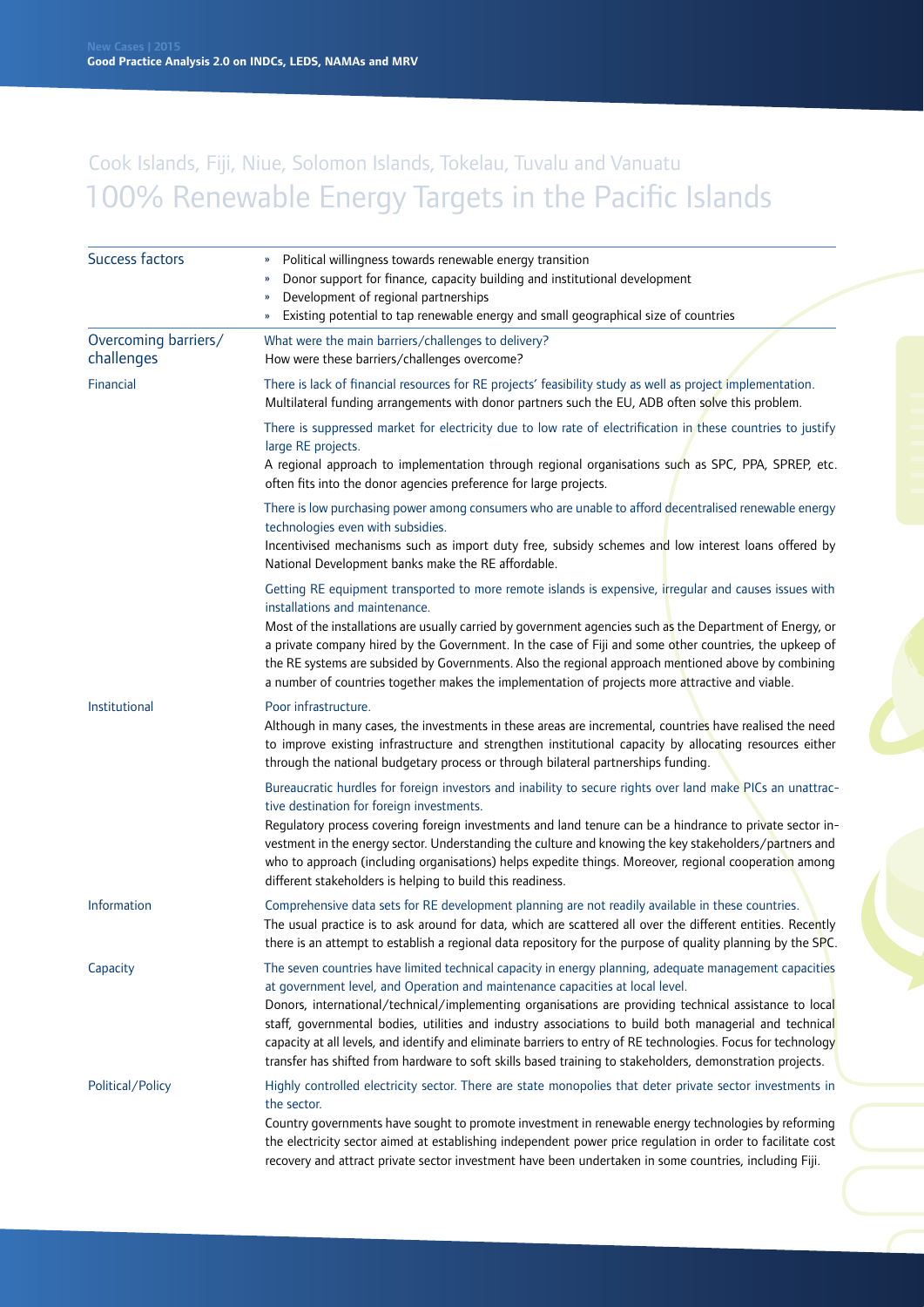## Cook Islands, Fiji, Niue, Solomon Islands, Tokelau, Tuvalu and Vanuatu 100% Renewable Energy Targets in the Pacific Islands

| Technology<br>Technology for RE deployment is available however RE energy storage is a critical barrier in increasing the<br>potential of renewable energy in these counties to 100%.<br>Organisations such as IRENA are involved in charting the roadmap to address the issue of energy storage<br>in the seven countries to ramp up RE deployment to 100%. For instance in Cooks Island, Fiji, Solomon<br>Islands and Vanuatu many possibilities have been identified for energy storage including developing small<br>hydropower stations with small impoundments that could serve as pumped storage for solar.<br>Lessons learned<br>Ready availability of finance and regional coordination is key: The 'many partners, one team' approach<br>»<br>needs to be put into practice through increased coordination between development partners, donors,<br>regional institutions, national authorities and universities.<br>Importance of harmonised technical standards for implementation of renewable energy technologies:<br>»<br>With most renewable energy projects in the PICs being supported through international development<br>assistance, a wide range of technologies from different countries and differing specifications are being<br>installed. This causes significant complications for operation and maintenance. An energy development<br>initiative such as SIDS-DOCK could help to overcome such problems, provided funds are managed<br>through the unified programme and not cut into many small projects with different decision makers.<br>Clear assessment on the energy-water and land-use nexus is required: The spatial constraints of islands<br>$\boldsymbol{\mathcal{V}}$<br>require that the energy, water and land-use nexus must be assessed carefully with stakeholder involve-<br>ment in the planning process for successful large-scale deployment of renewable energy.<br>It is important to build investor confidence going beyond international development assistance: The<br>»<br>current dominance of, and reliance on, international development assistance financing for renewable<br>energy projects in the seven PICs limits the opportunities to enhance investor confidence through<br>demonstration of the commercial attractiveness of existing projects.<br>An enabling environment is needed to attract the private sector: An enabling regulatory environment is<br>»<br>needed to attract private sector investments in renewable energy deployment in the region.<br>Cultural adaptation is crucial: Cultural adaptation linked to property rights, and the capacity to demon-<br>»<br>strate the advantages of adopting change, are important factors to successfully install new projects,<br>which will foster favourable development for local populations.<br>How to replicate<br>Strengthen the collection and management of energy data: This will assist in the development of ro-<br>this practice<br>bust energy information to begin with. It is also important to undertake in-country feasibility studies<br>of renewable energy potential, which varies across countries.<br>Make the transfer of soft skills a mandatory component of technology transfer: This will help in build-<br>»<br>ing capacity for renewable energy at various levels. Targeted training workshops to address specific<br>needs should be undertaken.<br>Develop bankable renewable energy projects: In the PICs, the fact that virtually all renewable power<br>»<br>projects were funded from grants or soft loans endangered the sustainability of the projects and at<br>times proved detrimental to the development of the renewable energy sector. For renewable energy<br>projects, it is critical that projects include a sustainable business model where investment costs are<br>readily recuperated.<br>Participate in regional coordination networks and activities: For replication of these activities, coun-<br>»<br>tries must participate in the 'many partners, one team' approach taken up through increased coordina-<br>tion between development partners, donors, regional institutions, national authorities and universities.<br>Institutions involved<br>Secretariat of the Pacific Regional Environment Programme (SPREP): It has been set up by the gov-<br>»<br>ernments and administrations of the Pacific region to lead the coordination of regional climate change<br>policies and programmes through the Pacific Climate Change Roundtable, the Pacific Islands Frame-<br>work for Action on Climate Change and the CROP CEOs Working Group on Climate Change.<br>Council of Regional Organisations of the Pacific Energy Working Group: Forum for coordinating ener-<br>»<br>gy-related activities within the members of PICs such as drafting of Pacific Islands Energy Policy and<br>Plan, National Energy Policies and PIGGAREP.<br>Secretariat for the Pacific Community: A non-political party in existence since 1947, comprising of<br>22 PICs as members. |  |  |
|--------------------------------------------------------------------------------------------------------------------------------------------------------------------------------------------------------------------------------------------------------------------------------------------------------------------------------------------------------------------------------------------------------------------------------------------------------------------------------------------------------------------------------------------------------------------------------------------------------------------------------------------------------------------------------------------------------------------------------------------------------------------------------------------------------------------------------------------------------------------------------------------------------------------------------------------------------------------------------------------------------------------------------------------------------------------------------------------------------------------------------------------------------------------------------------------------------------------------------------------------------------------------------------------------------------------------------------------------------------------------------------------------------------------------------------------------------------------------------------------------------------------------------------------------------------------------------------------------------------------------------------------------------------------------------------------------------------------------------------------------------------------------------------------------------------------------------------------------------------------------------------------------------------------------------------------------------------------------------------------------------------------------------------------------------------------------------------------------------------------------------------------------------------------------------------------------------------------------------------------------------------------------------------------------------------------------------------------------------------------------------------------------------------------------------------------------------------------------------------------------------------------------------------------------------------------------------------------------------------------------------------------------------------------------------------------------------------------------------------------------------------------------------------------------------------------------------------------------------------------------------------------------------------------------------------------------------------------------------------------------------------------------------------------------------------------------------------------------------------------------------------------------------------------------------------------------------------------------------------------------------------------------------------------------------------------------------------------------------------------------------------------------------------------------------------------------------------------------------------------------------------------------------------------------------------------------------------------------------------------------------------------------------------------------------------------------------------------------------------------------------------------------------------------------------------------------------------------------------------------------------------------------------------------------------------------------------------------------------------------------------------------------------------------------------------------------------------------------------------------------------------------------------------------------------------------------------------------------------------------------------------------------------------------------------------------------------------------------------------------------------------------------------------------------------------------------------------------------------------------------------------------------------------------------------------------------------------------------------------------------------------------------------------------------------------------------------------------------------------------------------------------------------------------------------------------------------------------------------------------------------------------------------------------------------------------------------------------------------------------------------------------------------------------------------------|--|--|
|                                                                                                                                                                                                                                                                                                                                                                                                                                                                                                                                                                                                                                                                                                                                                                                                                                                                                                                                                                                                                                                                                                                                                                                                                                                                                                                                                                                                                                                                                                                                                                                                                                                                                                                                                                                                                                                                                                                                                                                                                                                                                                                                                                                                                                                                                                                                                                                                                                                                                                                                                                                                                                                                                                                                                                                                                                                                                                                                                                                                                                                                                                                                                                                                                                                                                                                                                                                                                                                                                                                                                                                                                                                                                                                                                                                                                                                                                                                                                                                                                                                                                                                                                                                                                                                                                                                                                                                                                                                                                                                                                                                                                                                                                                                                                                                                                                                                                                                                                                                                                                                              |  |  |
|                                                                                                                                                                                                                                                                                                                                                                                                                                                                                                                                                                                                                                                                                                                                                                                                                                                                                                                                                                                                                                                                                                                                                                                                                                                                                                                                                                                                                                                                                                                                                                                                                                                                                                                                                                                                                                                                                                                                                                                                                                                                                                                                                                                                                                                                                                                                                                                                                                                                                                                                                                                                                                                                                                                                                                                                                                                                                                                                                                                                                                                                                                                                                                                                                                                                                                                                                                                                                                                                                                                                                                                                                                                                                                                                                                                                                                                                                                                                                                                                                                                                                                                                                                                                                                                                                                                                                                                                                                                                                                                                                                                                                                                                                                                                                                                                                                                                                                                                                                                                                                                              |  |  |
|                                                                                                                                                                                                                                                                                                                                                                                                                                                                                                                                                                                                                                                                                                                                                                                                                                                                                                                                                                                                                                                                                                                                                                                                                                                                                                                                                                                                                                                                                                                                                                                                                                                                                                                                                                                                                                                                                                                                                                                                                                                                                                                                                                                                                                                                                                                                                                                                                                                                                                                                                                                                                                                                                                                                                                                                                                                                                                                                                                                                                                                                                                                                                                                                                                                                                                                                                                                                                                                                                                                                                                                                                                                                                                                                                                                                                                                                                                                                                                                                                                                                                                                                                                                                                                                                                                                                                                                                                                                                                                                                                                                                                                                                                                                                                                                                                                                                                                                                                                                                                                                              |  |  |
|                                                                                                                                                                                                                                                                                                                                                                                                                                                                                                                                                                                                                                                                                                                                                                                                                                                                                                                                                                                                                                                                                                                                                                                                                                                                                                                                                                                                                                                                                                                                                                                                                                                                                                                                                                                                                                                                                                                                                                                                                                                                                                                                                                                                                                                                                                                                                                                                                                                                                                                                                                                                                                                                                                                                                                                                                                                                                                                                                                                                                                                                                                                                                                                                                                                                                                                                                                                                                                                                                                                                                                                                                                                                                                                                                                                                                                                                                                                                                                                                                                                                                                                                                                                                                                                                                                                                                                                                                                                                                                                                                                                                                                                                                                                                                                                                                                                                                                                                                                                                                                                              |  |  |
|                                                                                                                                                                                                                                                                                                                                                                                                                                                                                                                                                                                                                                                                                                                                                                                                                                                                                                                                                                                                                                                                                                                                                                                                                                                                                                                                                                                                                                                                                                                                                                                                                                                                                                                                                                                                                                                                                                                                                                                                                                                                                                                                                                                                                                                                                                                                                                                                                                                                                                                                                                                                                                                                                                                                                                                                                                                                                                                                                                                                                                                                                                                                                                                                                                                                                                                                                                                                                                                                                                                                                                                                                                                                                                                                                                                                                                                                                                                                                                                                                                                                                                                                                                                                                                                                                                                                                                                                                                                                                                                                                                                                                                                                                                                                                                                                                                                                                                                                                                                                                                                              |  |  |
|                                                                                                                                                                                                                                                                                                                                                                                                                                                                                                                                                                                                                                                                                                                                                                                                                                                                                                                                                                                                                                                                                                                                                                                                                                                                                                                                                                                                                                                                                                                                                                                                                                                                                                                                                                                                                                                                                                                                                                                                                                                                                                                                                                                                                                                                                                                                                                                                                                                                                                                                                                                                                                                                                                                                                                                                                                                                                                                                                                                                                                                                                                                                                                                                                                                                                                                                                                                                                                                                                                                                                                                                                                                                                                                                                                                                                                                                                                                                                                                                                                                                                                                                                                                                                                                                                                                                                                                                                                                                                                                                                                                                                                                                                                                                                                                                                                                                                                                                                                                                                                                              |  |  |